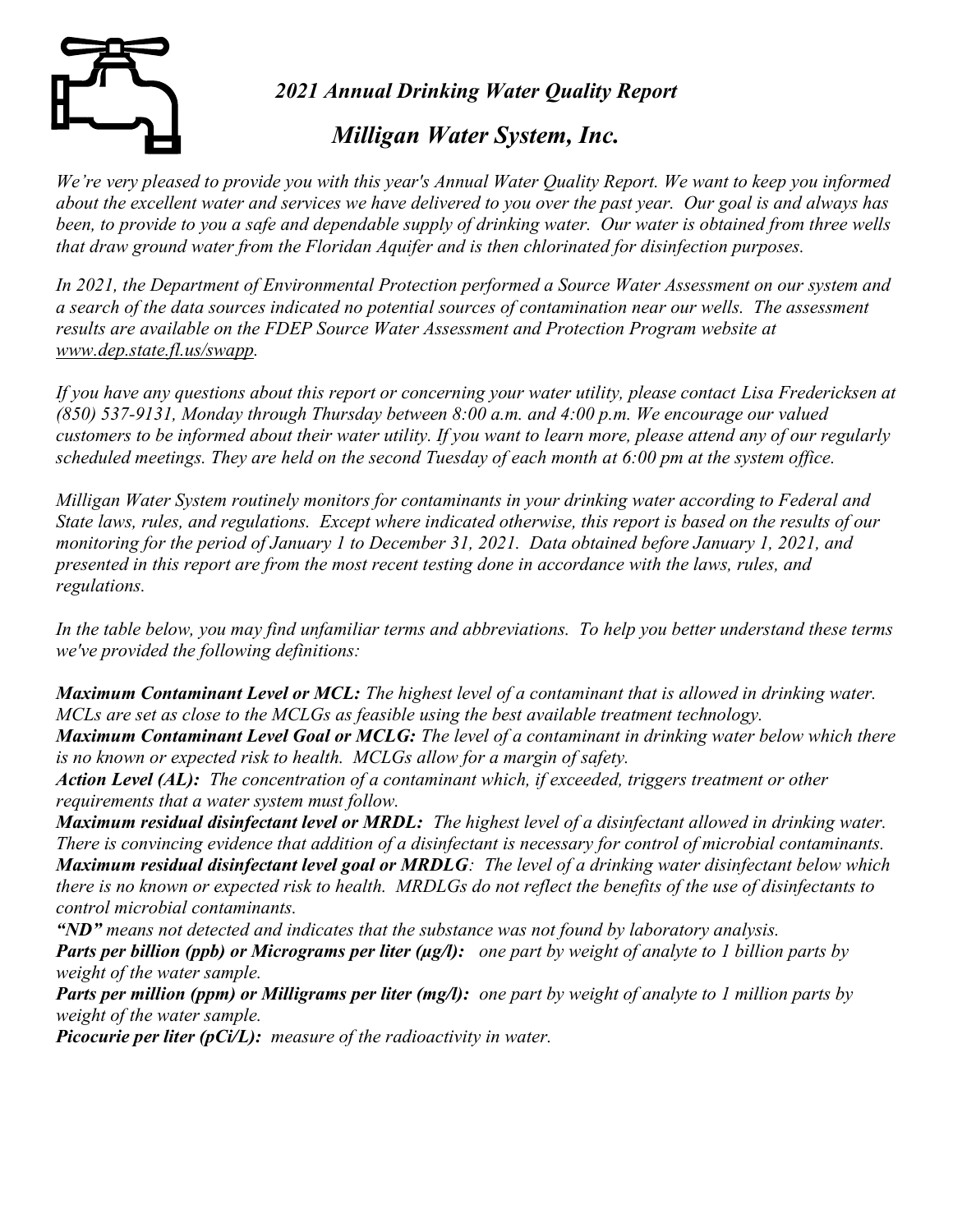## 2021 CONTAMINANTS TABLE

| <b>Contaminant and Unit</b><br>of Measurement             |          | Dates of sampling<br>(mo./yr.)    |                                |                                         | <b>MCL</b><br><b>Violation Y/N</b>  |                          | Level<br><b>Detected</b>          |                                                    | <b>Range of</b><br><b>Results</b> |                      | <b>MCLG</b>          | <b>MCL</b>       | <b>Likely Source of</b><br>Contamination                                                                                                                                        |                                                                                                          |
|-----------------------------------------------------------|----------|-----------------------------------|--------------------------------|-----------------------------------------|-------------------------------------|--------------------------|-----------------------------------|----------------------------------------------------|-----------------------------------|----------------------|----------------------|------------------|---------------------------------------------------------------------------------------------------------------------------------------------------------------------------------|----------------------------------------------------------------------------------------------------------|
| <b>Inorganic Contaminants</b>                             |          |                                   |                                |                                         |                                     |                          |                                   |                                                    |                                   |                      |                      |                  |                                                                                                                                                                                 |                                                                                                          |
| Arsenic (ppb)                                             | April 21 |                                   |                                | N                                       |                                     |                          | 0.7                               |                                                    | $ND-0.7$                          |                      | $\boldsymbol{0}$     | 10               | Erosion of natural deposits;<br>runoff from orchards; runoff<br>from glass and electronics<br>production wastes                                                                 |                                                                                                          |
| Barium (ppm)                                              | April 21 |                                   |                                | N                                       |                                     |                          | 0.025                             |                                                    | $ND-0.025$                        |                      | 2                    | $\overline{c}$   | Discharge of drilling wastes;<br>discharge from metal refineries;<br>erosion of natural deposits                                                                                |                                                                                                          |
| Fluoride (ppm)                                            |          | April 21                          |                                |                                         | N                                   |                          | 0.51                              |                                                    | $0.39 - 0.51$                     |                      | 4                    | 4.0              | Erosion of natural deposits;<br>discharge from fertilizer and<br>aluminum factories. Water<br>additive which promotes strong<br>teeth when at the optimum level<br>of $0.7$ ppm |                                                                                                          |
| Lead (point of entry)<br>(ppb)                            |          | April 21                          |                                |                                         | N                                   |                          |                                   | 0.3                                                |                                   | $ND-0.3$             |                      | $\boldsymbol{0}$ | 15                                                                                                                                                                              | Residue from man-made<br>pollution such as auto<br>emissions and paint; lead pipe,<br>casing, and solder |
| Nitrate (as Nitrogen)<br>(ppm)                            |          | April 21                          |                                |                                         | N                                   |                          |                                   | 0.034                                              |                                   | $ND-0.034$           |                      | 10               | 10                                                                                                                                                                              | Runoff from fertilizer use;<br>leaching from septic tanks,<br>sewage; erosion of natural<br>deposits     |
| Sodium (ppm)                                              |          | April 21                          |                                | N                                       |                                     |                          | 73.4                              |                                                    | 54.8-73.4                         |                      | N/A                  | 160              | Salt water intrusion, leaching<br>from soil                                                                                                                                     |                                                                                                          |
| <b>Radioactive Contaminants</b>                           |          |                                   |                                |                                         |                                     |                          |                                   |                                                    |                                   |                      |                      |                  |                                                                                                                                                                                 |                                                                                                          |
| Radium $226 + 228$ or<br>combined radium (pCi/L)          |          | May 18                            |                                |                                         | N                                   |                          |                                   | 0.697                                              |                                   | ND-0.697             |                      | $\boldsymbol{0}$ | 5                                                                                                                                                                               | Erosion of natural deposits                                                                              |
| <b>Stage 2 Disinfectants and Disinfection By-Products</b> |          |                                   |                                |                                         |                                     |                          |                                   |                                                    |                                   |                      |                      |                  |                                                                                                                                                                                 |                                                                                                          |
| <b>Contaminant and Unit</b><br>of Measurement             |          | Dates of<br>sampling<br>(mo/yr)   |                                | <b>MCL</b><br><b>Violation</b><br>(Y/N) |                                     | Level<br><b>Detected</b> | <b>Range of</b><br><b>Results</b> |                                                    |                                   | <b>MCLG</b>          |                      | <b>MCL</b>       | <b>Likely Source of Contamination</b>                                                                                                                                           |                                                                                                          |
| Chlorine (ppm) (Stage 1)                                  |          | Jan -Dec<br>21                    |                                | N                                       |                                     | 0.35                     |                                   | $0.2 - 0.45$                                       |                                   | <b>MRDLG</b><br>$=4$ | $MRDL = 4.0$         |                  | Water additive used to control microbes                                                                                                                                         |                                                                                                          |
| TTHM (Total<br>trihalomethanes) (ppb)                     |          | Aug 21                            |                                | ${\bf N}$                               |                                     | 9.9                      |                                   | <b>NA</b>                                          |                                   | <b>NA</b>            | $MCL = 80$           |                  | By-product of drinking water disinfection                                                                                                                                       |                                                                                                          |
| Haloacetic Acids<br>(HAA5) (ppb)                          |          | Aug $21$                          |                                | N                                       |                                     | 1.5                      |                                   | <b>NA</b>                                          |                                   | <b>NA</b>            |                      | $MCL=60$         |                                                                                                                                                                                 | By-product of drinking water disinfection                                                                |
| <b>Lead and Copper (Tap Water)</b>                        |          |                                   |                                |                                         |                                     |                          |                                   |                                                    |                                   |                      |                      |                  |                                                                                                                                                                                 |                                                                                                          |
| <b>Contaminant and</b><br><b>Unit of</b><br>Measurement   |          | Dates of<br>sampling<br>(mo./yr.) | AL<br><b>Exceeded</b><br>(Y/N) |                                         | 90th<br>Percentile<br><b>Result</b> |                          |                                   | No. of<br>sampling<br>sites<br>exceeding<br>the AL |                                   | <b>MCLG</b>          | AL (Action<br>Level) |                  | <b>Likely Source of Contamination</b>                                                                                                                                           |                                                                                                          |
| Copper (tap water)<br>(ppm)                               |          | Jun-Sep<br>21                     |                                | N                                       |                                     | 0.13                     |                                   | 0 of 10                                            |                                   | 1.3                  |                      | 1.3              | Corrosion of household plumbing systems;<br>erosion of natural deposits; leaching from<br>wood preservatives                                                                    |                                                                                                          |
| Lead (tap water)<br>(ppb)                                 |          | Jun-Sep<br>21                     |                                | N                                       |                                     | 1.5                      |                                   | 0 of 10                                            |                                   | $\boldsymbol{0}$     | 15                   |                  | Corrosion of household plumbing systems,<br>erosion of natural deposits                                                                                                         |                                                                                                          |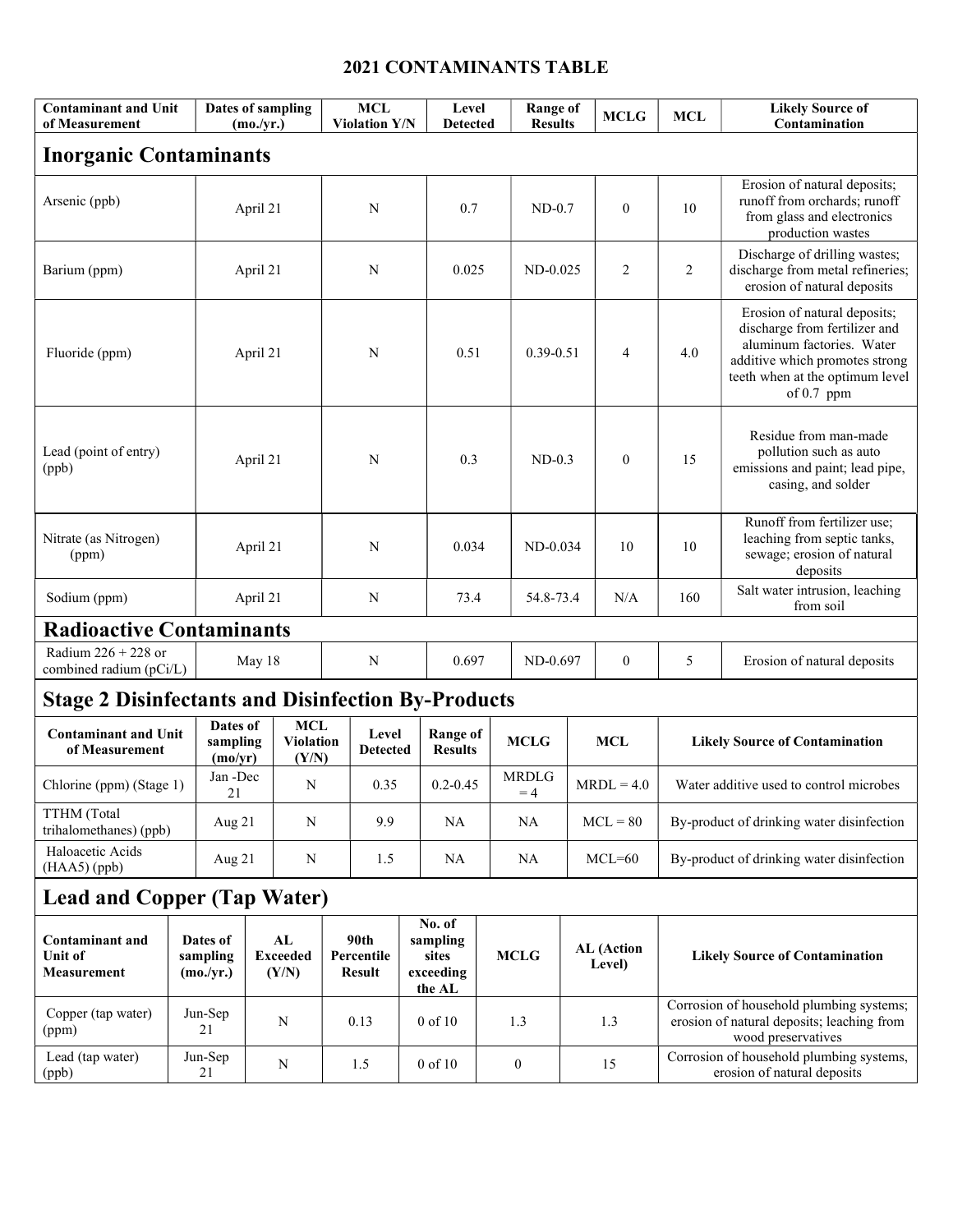If present, elevated levels of lead can cause serious health problems, especially for pregnant women and young children. Lead in drinking water is primarily from materials and components associated with service lines and home plumbing. Milligan Water System is responsible for providing high quality drinking water, but cannot control the variety of materials used in plumbing components. When your water has been sitting for several hours, you can minimize the potential for lead exposure by flushing your tap for 30 seconds to 2 minutes before using water for drinking or cooking. If you are concerned about lead in your water, you may wish to have your water tested. Information on lead in drinking water, testing methods, and steps you can take to minimize exposure is available from the Safe Drinking Water Hotline or at http://www.epa.gov/safewater/lead. The sources of drinking water (both tap water and bottled water) include rivers, lakes, streams, ponds, reservoirs, springs, and wells. As water travels over the surface of the land or through the ground, it dissolves naturally occurring minerals and, in some cases, radioactive material, and can pick up substances resulting from the presence of animals or from human activity.

Contaminants that may be present in source water include:

- (A) Microbial contaminants, such as viruses and bacteria, which may come from sewage treatment plants, septic systems, agricultural livestock operations, and wildlife.
- (B) Inorganic contaminants, such as salts and metals, which can be naturally-occurring or result from urban stormwater runoff, industrial or domestic wastewater discharges, oil and gas production, mining, or farming.
- (C) Pesticides and herbicides, which may come from a variety of sources such as agriculture, urban stormwater runoff, and residential uses.
- (D) Organic chemical contaminants, including synthetic and volatile organic chemicals, which are byproducts of industrial processes and petroleum production, and can also come from gas stations, urban stormwater runoff, and septic systems.
- (E) Radioactive contaminants, which can be naturally occurring or be the result of oil and gas production and mining activities.

In order to ensure that tap water is safe to drink, the EPA prescribes regulations, which limit the amount of certain contaminants in water provided by public water systems. The Food and Drug Administration (FDA) regulations establish limits for contaminants in bottled water, which must provide the same protection for public health.

Drinking water, including bottled water, may reasonably be expected to contain at least small amounts of some contaminants. The presence of contaminants does not necessarily indicate that the water poses a health risk. More information about contaminants and potential health effects can be obtained by calling the Environmental Protection Agency's Safe Drinking Water Hotline at 1-800-426-4791.

Thank you for allowing us to continue providing your family with clean, quality water this year. In order to maintain a safe and dependable water supply, we sometimes need to make improvements that will benefit all of our customers. These improvements are sometimes reflected as rate structure adjustments. Thank you for understanding.

Some people may be more vulnerable to contaminants in drinking water than the general population. Immuno-compromised persons such as persons with cancer undergoing chemotherapy, persons who have undergone organ transplants, people with HIV/AIDS or other immune system disorders, some elderly, and